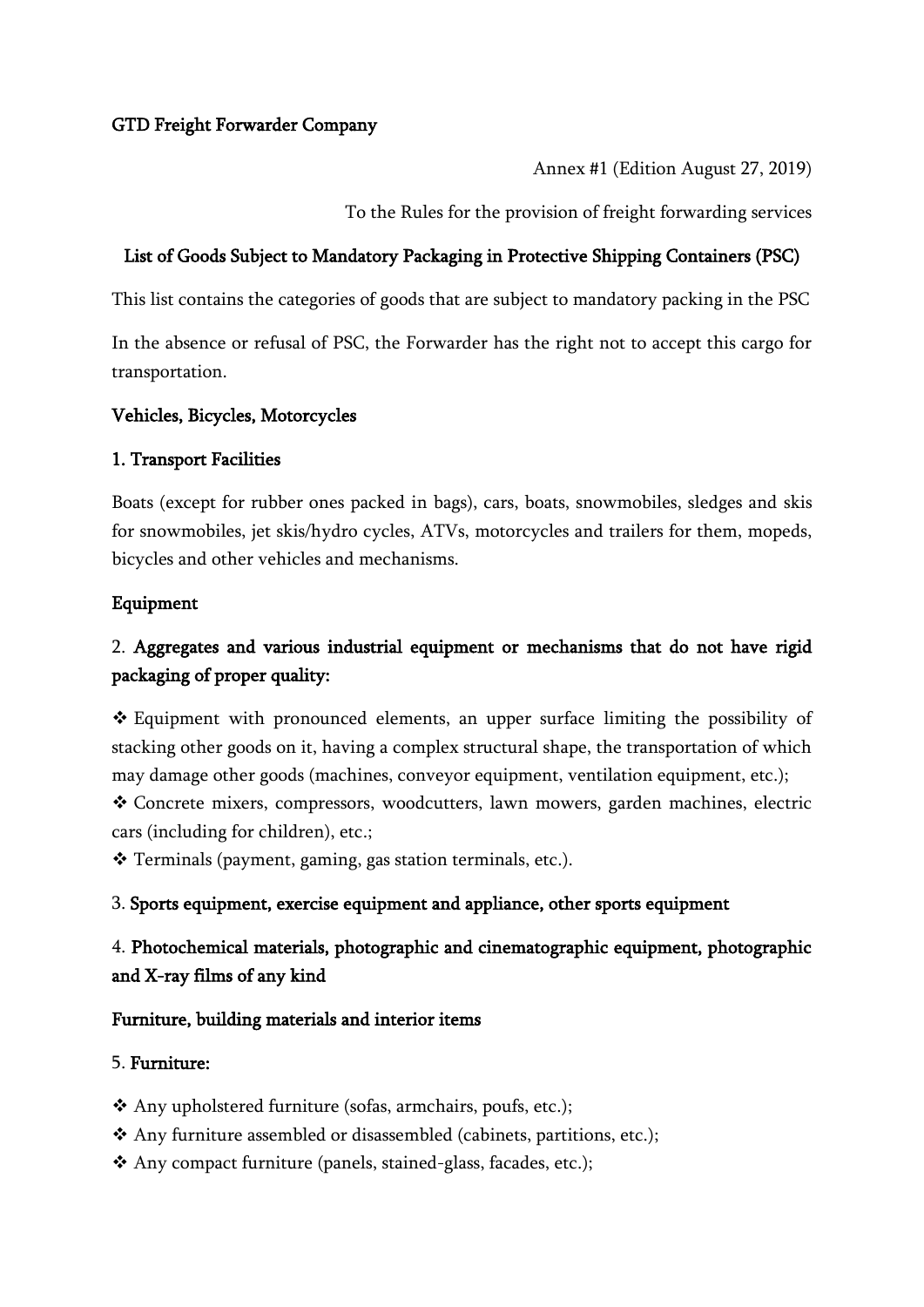❖ Any furniture containing glass and plastic parts (doors, stained-glass, partitions, etc.);

❖ Billiard tables and their elements;

❖ Mattresses.

## 6. Entrance and interior doors.

### 7. Fragile interior items:

❖ Chandeliers, vases, paintings, panoramas, mirrors, cornices, sculptures, showcases, stained glass, aquariums, etc.;

❖ Materials for compositions - floristry.

8. Building materials and decorative materials: Wallpaper, dry mixes, parquet, linoleum, floor coverings, stretch ceilings, decorative and facing panels for external and internal works, double-glazed windows, plasterboard sheets, chipboard, tiles.

9. Products and blanks made of soft, thin-walled metal (mailboxes, fire cabinets, electrical cabinets, storage shelves in stores, sheets, pipes, profiled sheets, profiles, etc.)

### 10. Steel structures:

❖ Long metal constructions (pipes, fittings, profiles), the length of which significantly exceeds the length of a standard Euro pallets (1.2 x 0.8 m) with an insignificant own width/height;

❖ Sheet metal constructions (nets, sheets, corrugated board) the length and width of which significantly exceed their own height/thickness.

## Auto parts

11. Auto parts (new or used): body parts (elements) (doors, car bonnet, fenders, moldings, etc.), bumpers, engines, transmission, optics (headlights, glass for headlights, lights, etc.), rims without packaging, radiators, etc.

12. Accumulators batteries. The batteries are accepted for carriage only in an uncharged state if it is possible to verify this fact, or if there are appropriate accompanying documents.

## Appliances

## 13. Technique:

❖ Built-in household appliances (refrigerators, washing machines, dishwashers, etc.);

❖ Plasma and liquid crystal panels, TVs, computers, laptops, tablets, office equipment.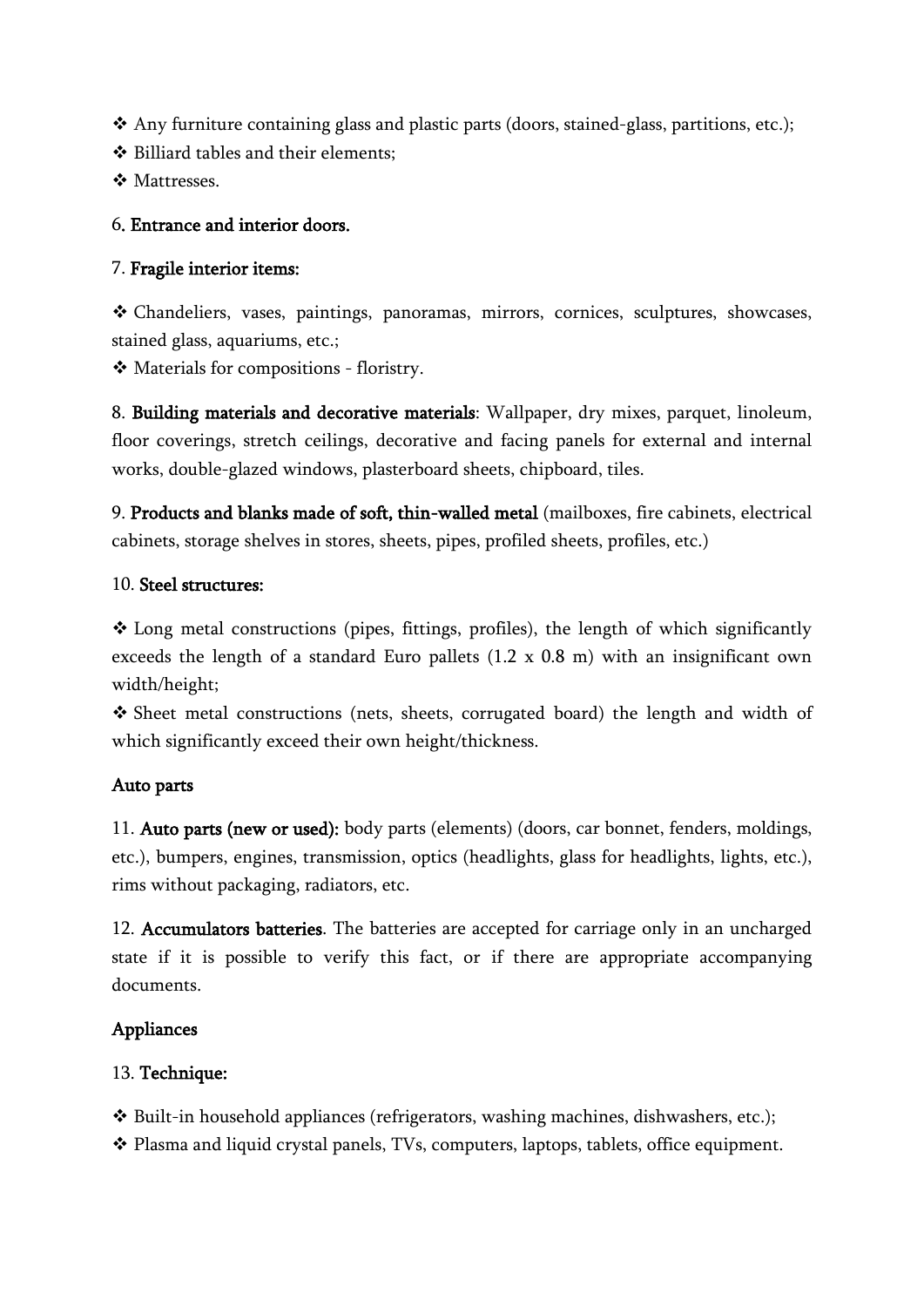## Fragile

14. Cargoes containing glass, ceramic, porcelain, faience or other fragile, breakable elements:

❖ Dishes made of glass, ceramics, porcelain, faience, and other fragile materials;

❖ Plumbing (ceramics, faience, showers, solariums, sinks, laundries, bathrooms);

❖ Exhibition stands and other equipment for exhibitions that do not have rigid packaging of proper quality, incl. showcase and stands for shops.

❖ Musical instruments without rigid packaging (plastic covers, cases, etc.).

15. Fragile wooden and plastic products: booths, beehives, plastic toys, plastic for blinds, windows, window sills, coffins, various fragile hollow plastic products, etc.

### 16. Loads of a large area from materials subject to deformation:

❖ Satellite dishes;

❖ Animal cages, iron gates and individual panels.

17. Plastic sheets and products of any volume and purpose, including household goods made of plastic.

18. Stone products (monuments, crosses, plaques, other ritual items).

## Liquids, containers, bags

### 19. Any liquid in any package:

❖ Canisters, barrels, buckets, plastic, glass and metal tins/jars, tanks (varnishes, enamels, undercoats, paints, drying oils, liquid resins, solvents, thinners);

❖ Cylinders with gas and liquid, gas holders, fire extinguishers;

❖ Other liquids.

The exception is spraying household chemicals in packaging less than 0.5 liters: air fresheners, deodorants, repellents, cleaning agents, polishes, etc. These goods are accepted for carriage without mandatory rigid packaging. Regardless of the type of container and packaging, flammable, poisonous, highly flammable, explosive and other liquids requiring special conditions of transportation and storage are not accepted for transportation.

20. Cargo packed in a plastic or metal container (packaging) of any volume and / or type that does not have rigid packaging, if such a container (packaging) is part of the goods, the damage of which may affect the value of the cargo (goods), and / or lead to the possibility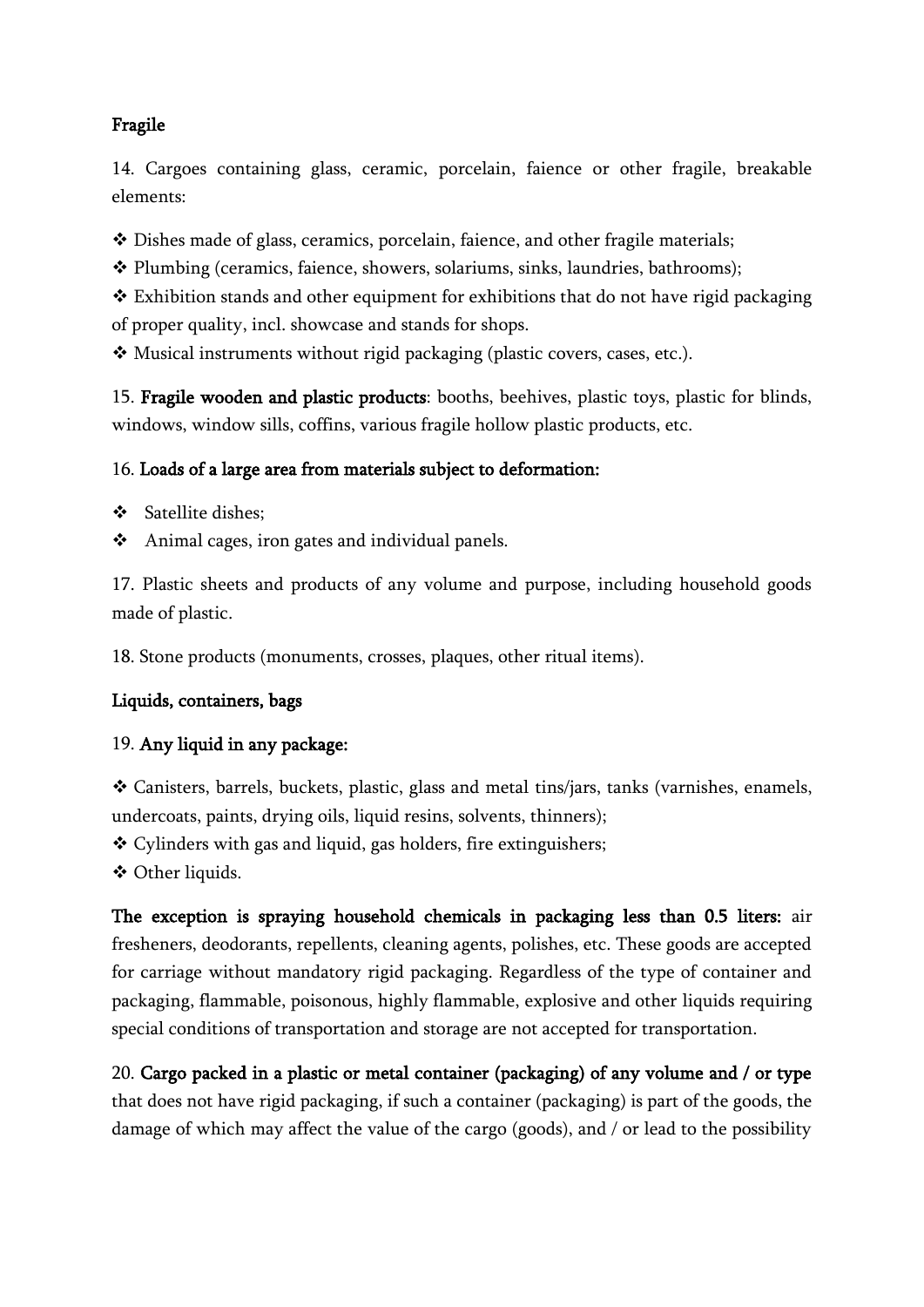of access to the contents of the cargo, as well as when such a container (package) is exposed to leakage, spilling, etc. of its contents.

21. Bulk goods in paper and plastic bags (food additives, building mixtures, animal feed, chemicals, etc.)

### **Other**

22. Books, magazines and other printed matter;

23. Cargo initially handed over to the warehouse in a dirty condition, with paint / oil stains (chains and metal cables, barrels with paint/oil stains, etc.).

24. Other goods, the transportation of which without additional packaging in the PSC may lead to their damage or damage to the goods transported with them or their packaging.

PSC (protective shipping container) is a wooden crate made of lumber, made around the perimeter of the cargo packaging, or alternative packaging - a pallet board (prefabricated pallet board or individual pallet board).

Regardless of whether the cargo is included in this list by its characteristics, the Client, upon delivery of the cargo, is obliged to hand over the cargo in packaging of proper quality, capable of ensuring the safety of the cargo during the transportation of prefabricated cargo.

Packaging of NOT good quality includes: paper packaging, polyethylene, stretch film, cardboard box that has lost its signs of integrity and rigidity.

Packaging of proper quality includes: integral cardboard boxes (not less than three-layer), which have not lost their geometric shape and rigidity, wooden and plywood boxes of proper strength.

If the Client delivers the cargo in packaging of NOT proper quality, it is necessary to carry out additional processing of the cargo using stretching, cardboard boxes, bubble wrap and other packaging materials, thereby bringing the packaging of the cargo in proper condition.

# If the Client doesn't provide proper packaging and containers for the cargo, and has not entrusted its execution to the Forwarder, then the Forwarder has the right to:

a) Not to start fulfilling the obligations stipulated by the contract until the packaging and containers are in proper condition;